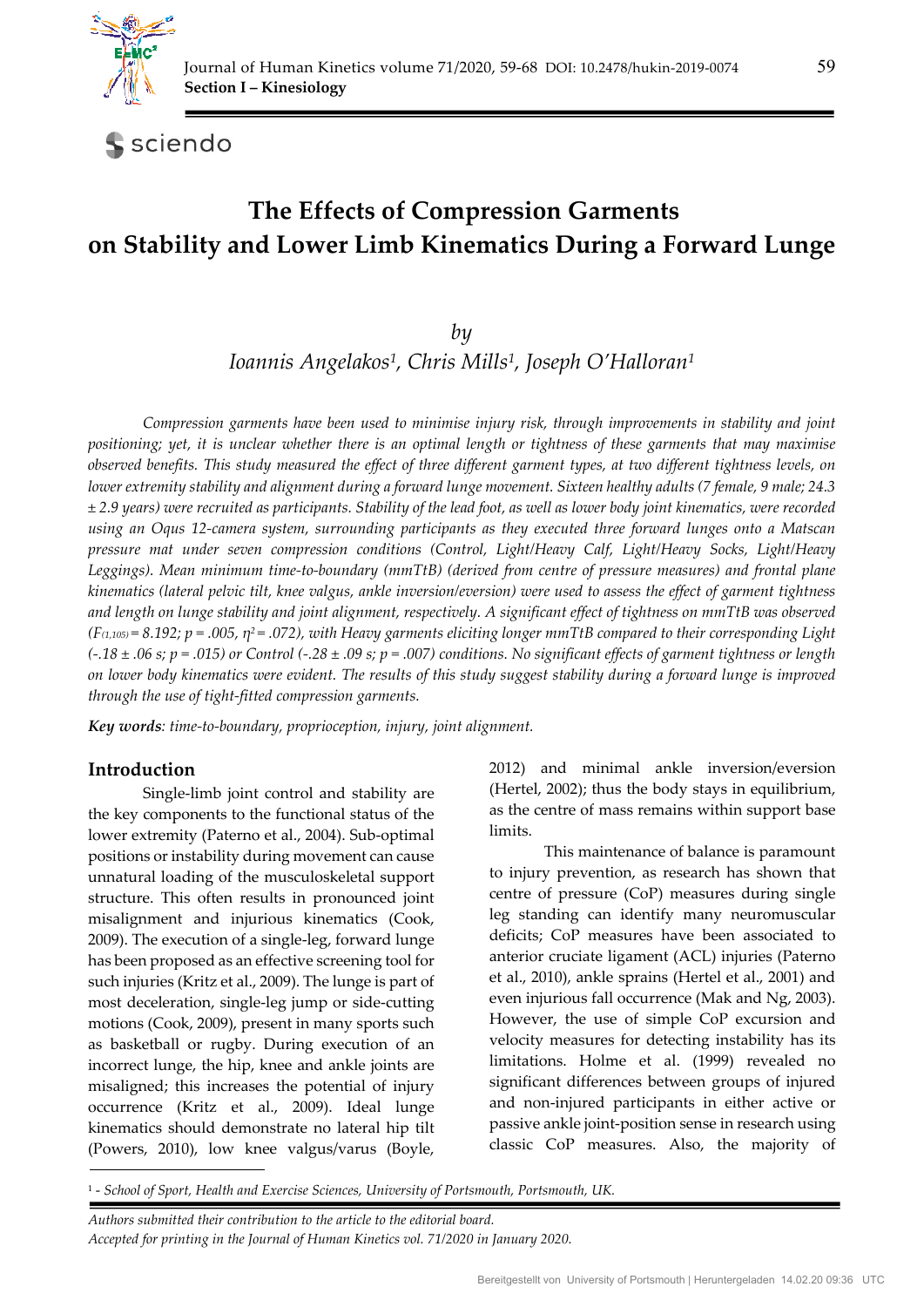research which supports the use of simple CoP excursion or velocity has focused only on injured populations (Hertel et al., 2001; Paterno et al., 2010); furthermore, little to no research has investigated stability during movement. A relatively novel method of assessing postural control involves using measures related to time-toboundary (TtB) of the CoP. Research by Hertel et al. (2006) has supported the use of TtB as a singleleg stance assessment tool, further encouraged by the results of research by Hertel and Olmsted-Kramer (2007); the latter observed that only TtB, and not traditional CoP measures, was able to detect motor deficiencies related to recurrent ankle sprains. TtB is measured by calculating excursions of the CoP from the support base limits of the foot being observed (Slobounov et al., 1997; van Wegen et al., 2002). Within this area of research, ideal lunge execution would also display larger TtB values; i.e. slower and smaller CoP excursions due to tighter neuromuscular control (van Emmerik and van Wegen, 2002).

Ergogenic compression garments have been utilized in attempts to sustain or improve joint kinematics (Lee et al., 2016; Mills et al., 2015; Varela-Sanz et al., 2011) and/or limb stability and balance control (Kuster et al., 1999; Michael et al., 2014; Pearce et al., 2009). While earlier research supported that any motor control/balance improvements were due to physiological effects of compression on venous flow (Sigel et al., 1975) and/or unnecessary motion reduction (Blair et al., 1995), subsequent research has challenged these explanations (Harris, 1996). It is now theorized that the movement benefits of compression clothing are most likely due to neurological effects (Pearce et al., 2009); more specifically by increased stimuli from sensory and motor systems (Riemann and Lephart, 2002). This information is usually defined with the umbrella term proprioception. Proprioception can mediate joint function and sensation, ensuring that the musculoskeletal system is in balance to overcome any overload on muscles and joints (Kuster et al., 1999). It has also been shown to inform postural control and instigate balance correction movements (Inglis et al., 1994). Lower extremity proprioception benefits have been observed in multiple studies investigating the effect of braces, taping or bandages on movements involving the knees and ankles; these benefits have been attributed to the

increased stimuli from the skin and superficial muscles (Prymka et al., 1998) rather than just due to mechanical support. As such, it is understood that increased proprioceptor information received from compression garments is what results in any observed stability and kinematic benefits.

To date, there is no consensus on how specific garment attributes may influence these effects. Neuromuscular improvements have been observed in participants wearing items such as knee sleeves (Kuster et al., 1999), stockings (Varela-Sanz et al., 2011), full length compression tights (Michael et al., 2014), and even full-body lycra garments (Rennie et al., 2000). These many clothing types can cover various combinations of joints and lower-body segments, which makes studying discrete effects challenging. Recently, Lee et al. (2016) investigated single-leg landing in participants wearing compression pants with differential pressurisation; the researchers observed that even small changes in the level, locus or method of pressurisation drastically changed kinematic profiles and stability measures. Aside from this, there is limited research on how garment specifics may relate to kinematic or stability measures and/or potentially affect them; does greater cutaneous stimulation (whether by increased length, tightness, or both) yield better results, or is there an ideal locus or intensity of compression that provides the most benefits movement kinematics or stability? As proprioceptive input from the legs informs the motor system (Riemann and Lephart, 2002), it would seem logical that between two garments of similar length, the tighter garment would provide more neuromuscular feedback (due to the enhanced compression on the joints and muscles), resulting in improved stability and joint control. Within this framework, a larger total area of cutaneous stimulation (i.e. a longer garment covering more joints) should also prove more beneficial to balance and movement quality. To date, only Dascombe and colleagues (2011) attempted to examine how different garment sizes (and tightness levels) of the same garment affected runners' performance, but focused only on performance and physiological data.

The aim of this study was to examine the effects of compression garments of varying lengths and tightness levels on stability and lower body joint alignment during a forward lunge. The first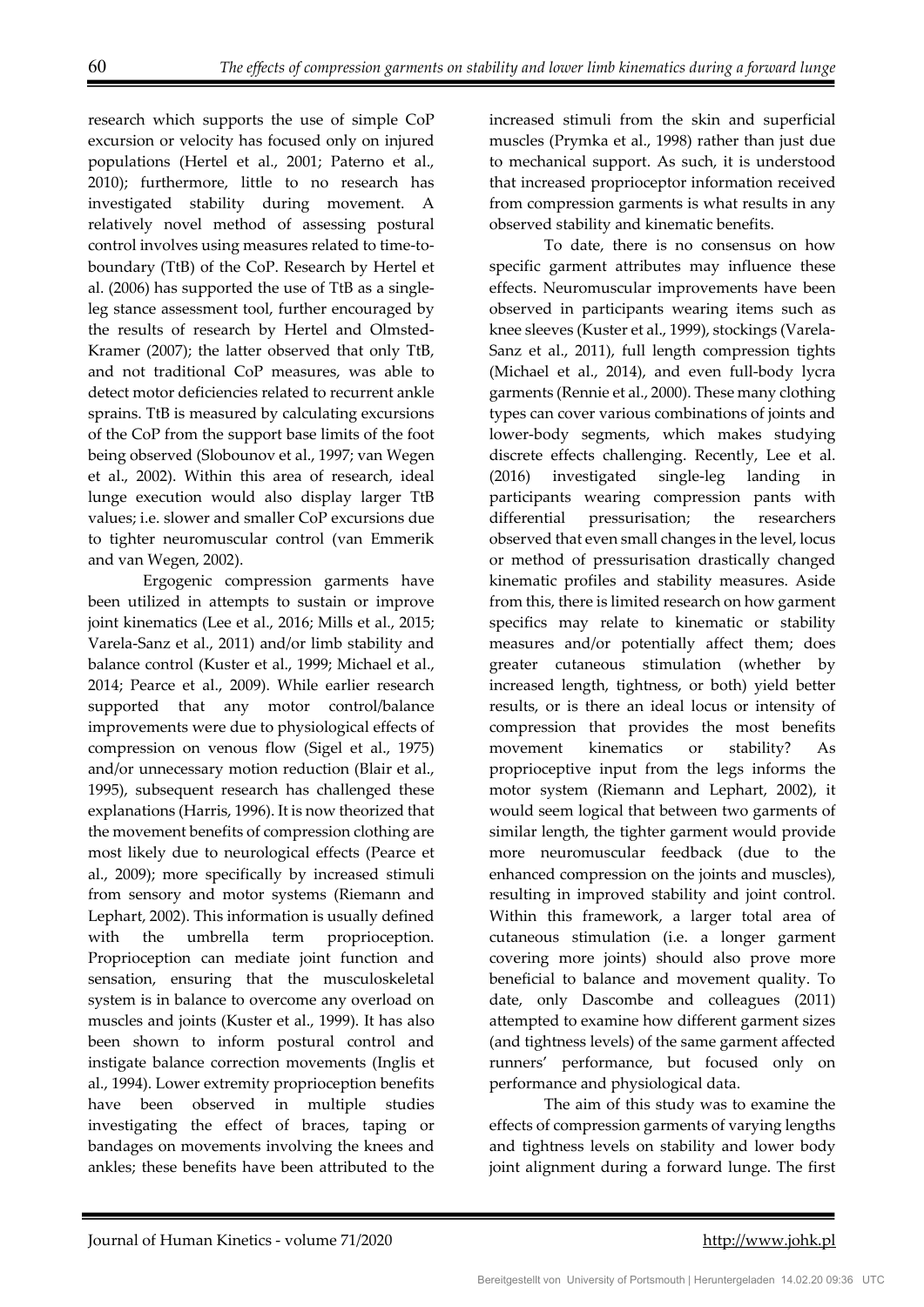hypothesis states that there will be a significant decrease in mean minimum TtB (mmTtB) under the longer and tighter garment conditions. The second hypothesis states that there will be a significant decrease in lower-body kinematic deviations under the longer and tighter garment conditions.

## **Methods**

#### *Participants*

Following institutional ethical approval, participants ( $n = 16$ ; 7 female, 9 male) with no current or recent (within the last 6 months of trial commencement) musculoskeletal injury or pathology that could influence movement or sensation of the lower body were recruited via email. Exclusion criteria included any surgeries of the trunk and lower body, osteoarthritis, knee joint effusion or current muscular/ligamentous injury. Participants were only included if they were not experiencing any pain, illness or voiced any complaints of pain during lunging. Written and informed consent was received from participants prior to the beginning of trials. Participants were all under 30 years of age  $(24.3 \pm 2.9 \text{ years})$ ; 4 identified as left leg dominant, 12 as right leg dominant. All participants were experienced in the performance of the lunge exercise. Lunge distance (from the starting position to the centre of the pressure mat) was standardised to leg length (83.6 ± 6.9 cm), as measured from the greater trochanter to the floor while barefoot (Mills et al., 2015).

#### *Design and Procedures*

Prior to testing, participants conducted a brief warm-up; this consisted of 5 minutes of lowintensity treadmill running at a self-selected pace, followed by dynamic lower extremity stretching. Participants then removed any footwear and socks.

Participants were assigned to a series of 7 conditions (6 compression conditions, 1 control), in randomized order. The three garment types tested were: Leggings (full-length compression, covering the legs from the pelvis to above the ankle), Socks (covering the lower leg under the knee, including the ankle and foot), and Calf Sleeves (above the ankle, below the knee). Each garment type was administered at two compression levels: Heavy and Light. This was achieved by the participants wearing two garments of the same type for the Heavy conditions (e.g. two socks on each leg), compared to only one for the Light conditions. All

compression clothing was available at 4 sizes (extra-large, large, medium, and small), sized according to guidelines of the manufacturers; this was done so as to accommodate all body types. The garments used were Nike® Pro Cool Senior Compression Tights ™, SLS3®Allrounder Compression Socks™ and SKINS® Essentials Compression MX Calf Tights™.

After being assigned to their conditions, participants wore the appropriate garment; maximum foot width was measured with a tape measure; 5 retro-reflective markers were then positioned onto predetermined anatomical landmarks on the hips and dominant leg using hypoallergenic tape (Figure 1). One was attached onto each of the left and right anterior superior iliac spines (ASIS), another at the centre of the patella, with the two ankle markers placed vertically on the posterior surface of the foot, onto the calcaneal tubercle and the other 1 cm below the axis of subtalar movement (middle of the Achilles tendon). While marker positioning was based on previous investigations of lower limb biomechanics within a global coordinate system (Ferber and Benson, 2011; Floyd, 2012; Mills et al., 2015), only the relevant landmarks to this study's variables were chosen. All trials were performed without footwear. 12 Oqus Cameras (QualisysOqus 300/310, Sweden) with a sampling frequency of 100 Hz were set up, surrounding the lunge area in order to record the markers' positional coordinates. Calibration of activity volume was achieved using a calibration wand and L-shaped frame (Qualisys, Sweden). Tape was positioned on the floor along the x axis of the movement (identifying the anterioposterior plane; tape marking also used to signify the starting position) and the global coordinate system was set to identify  $x$  as the anterioposterior line,  $y$  as mediolateral and z as vertical. A MatScan pressure mat (ClassicMat, Tekscan, USA) sampling at a frequency of 40 Hz was used to gather centre of force data between the points of first and final contact of the foot with the ground, which was necessary for subsequent calculation of TtB.

Trials involved execution of 3 bodyweight, forward lunges, landing onto the foot of the dominant leg; the movement was along the x axis onto a pressure mat until the hips were horizontally aligned to the lead knee, before returning back to the starting position. Participants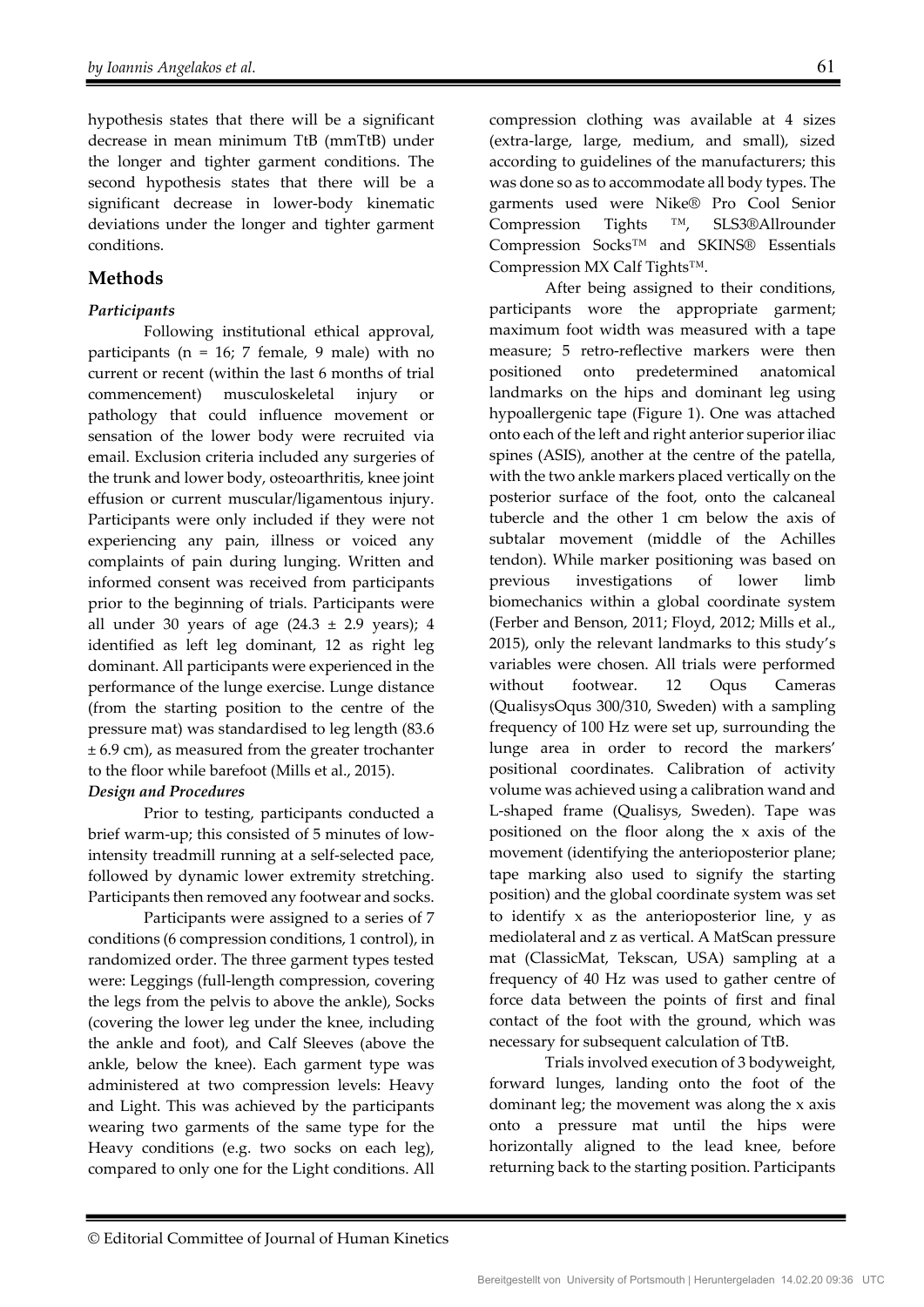were instructed to keep their torso upright at all times, with no leaning of the trunk or head; both feet should always be pointing forwards, with the hands laced behind the head and the front knee aligned over the lead ankle (Cook, 2009; Kritz et al., 2009). Any excessive imbalance, fall or sliding/slipping of the foot would be noted (as a failed trial), and the lunge repeated. Instructions were also given to aim for foot contact at the centre of the pressure mat. After execution of 3 successful trials, participants were given 3 minutes to change into the garments corresponding to the next condition and repeated this process, until all 21 lunge trials were completed.

Qualisys Track Manager (2.6, Qualisys Track Manager, Sweden) was used to identify markers. Any gaps in the trajectories were linearly interpolated, and a second order low pass Butterworth filter with a cut off frequency of 10 Hz was used for data filtering. The variables of interest – maximal lateral pelvic tilt, maximal knee valgus and maximal ankle eversion/inversion during each lunge – were then calculated using the processed data; all variables were measured in degrees (°). The maximum lateral pelvic tilt angle was computed between the contralateral and ipsilateral anterior superior iliac spine (ASIS) relative to the XY plane. The maximal valgus of the knee was calculated between the ipsilateral ASIS and patella relative to the XZ plane. Maximal eversion (+) and inversion (-) of the ankle were computed using the angle produced by the upper and lower calcaneus (ipsilateral) in the XZ plane. Only values recorded between the initiation of and the cessation of lead foot contact (at the end of the lunge) were reported. Data were averaged over 3 lunges.

 Mediolateral centre of pressure (CoP) data acquired from the pressure mat (MatScan software) were used to compute TtB information. In order to calculate TtB, stability boundaries (Figure 2) are generally defined as a rectangle derived from the maximum foot width and length (Hertel el al., 2006). However, due to the nature of this study, only the mediolateral edges of the rectangle were used as boundaries. As the CoP can never actually reach or surpass these given boundaries during a successful lunge (as that would mean a fall/loss of balance occurred), timeto-boundary cannot be measured directly. However, this can be achieved indirectly by measuring TtB as it approaches a point of 'turning

around' (i.e a moment when velocity goes to zero). By using the instantaneous mediolateral CoP position in relation to the origin, and the fixed time difference between frames, instantaneous CoP velocity values were calculated. Subsequently, instantaneous distance in relation to mediolateral stability boundaries and mediolateral velocity of the CoP were used to produce a TtB time series (Figure 3) of the CoP (van Wegen et al., 2001). Values of minimum time to contact were then averaged, resulting in a single mean of TtB minima (mmTtB) per lunge. Standard deviation (SD) of mmTtB was also calculated, as a reduction in minimum TtB variability is thought to be representative of a more constrained sensorimotor system (McKeon and Hertel, 2008). All data were averaged between the 3 trials under each condition.

## *Statistical Analyses*

TtB measures were statistically analyzed using SPSS statistical software version 24 (IBM Corp, Armonk, NY, USA), as were foot, leg and hip kinematics. All data were checked for normality (Shapiro-Wilk test). Three separate 3x4 two-way ANOVAs were used to determine if any significant effects of tightness level and/or garment type on maximal lateral pelvic tilt, maximal knee valgus, maximal ankle eversion/inversion and mmTtB occurred. Wherever significant interactions were found by an ANOVA, post-hoc testing, with a Bonferroni correction applied, was used to identify any significant differences between specific conditions. The alpha level was set at  $p \leq 0.05$  for all tests.

## **Results**

### *Maximal lateral pelvic tilt*

The greatest lateral pelvic tilt angle occurred under the Control condition  $(9.1 \pm 3.4^{\circ})$ , whereas the least was observed under the Heavy Leggings condition  $(7.4 \pm 3.4^{\circ})$ ; however there were no significant effects of the compression level  $(F_{(1,104)} = .298; p = .586, \eta^2 = .003)$  or the garment type  $(F_{(2,105)} = 1.18; p = .311, \eta^2 = .022)$  on lateral pelvic tilt values (Table 1). Additionally, there was no significant interaction effect between the compression level and the garment type  $(F_{(2,105)} =$ .072;  $p = .93$ ,  $\eta^2 = .001$ ).

### *Maximal knee valgus*

 The greatest knee valgus angle was observed under the Heavy Leggings condition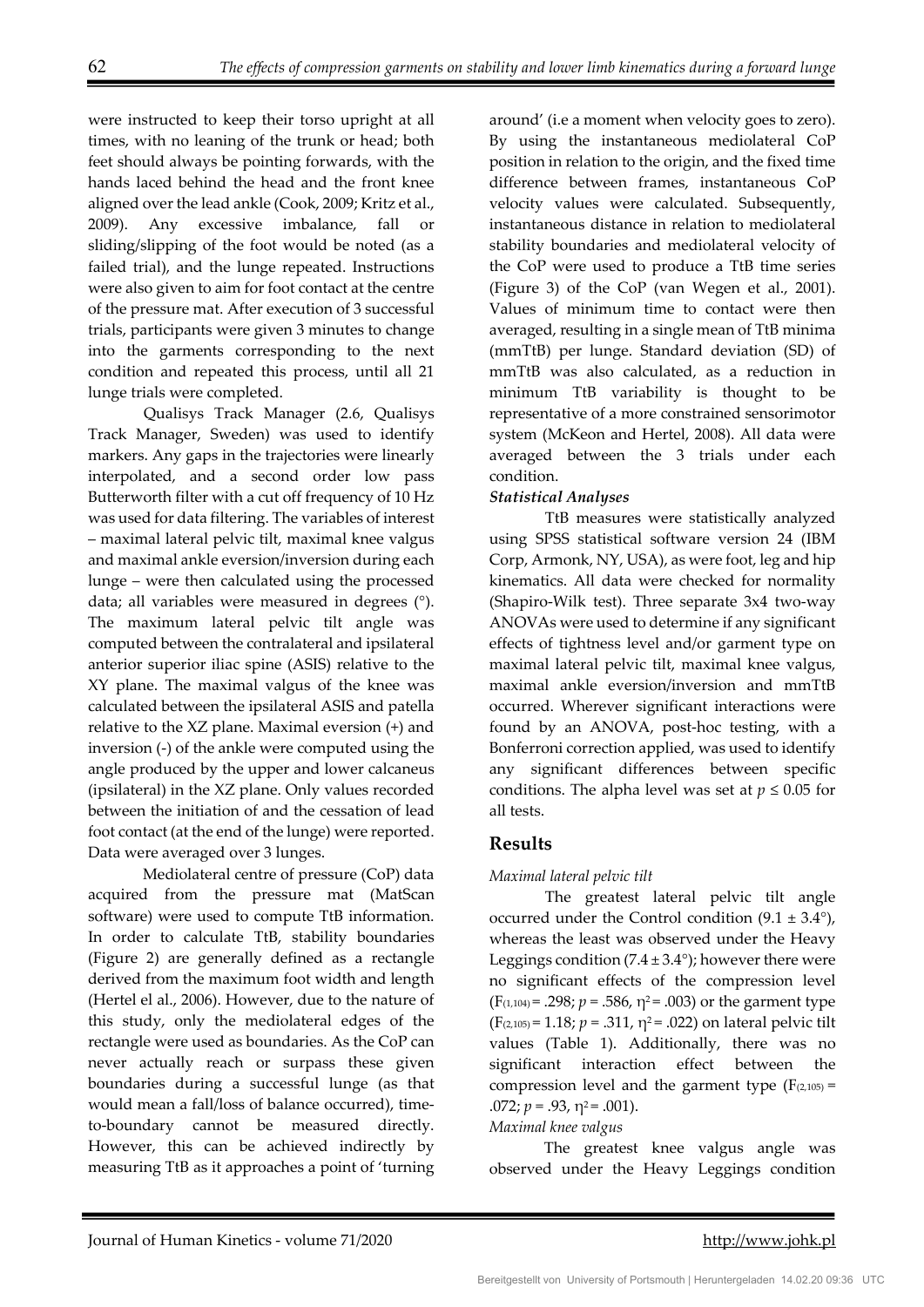(16±3.5°), with the smallest angle measured under the Heavy Calf condition (13.5  $\pm$  3.9°); however, there were no significant effects of the compression level (F<sub>(1,105)</sub> = .042; *p* = .838, η<sup>2</sup> < .001) or the garment type ( $F_{(2,105)} = 2.164$ ;  $p = 12$ ,  $\eta^2 = .04$ ) on knee valgus angle values. Additionally, there was no statistically significant interaction effect between the compression level and the garment type  $(F<sub>(2,105)</sub>)$  $= .522; p = .595, \eta^2 = .01$ ).

#### *Maximal ankle inversion / eversion*

 The greatest ankle inversion angle was measured under the Light Leggings condition (7.3 ± 4.4°), whereas the smallest occurred under the Control condition  $(3.5 \pm 2.3^{\circ})$ . No significant effects of the compression level ( $F_{(1,105)} = .076$ ;  $p = .783$ ,  $\eta^2 =$ .001) or the garment type (F(2,105) = 1.348; *p* = .264, η<sup>2</sup> = .025) on ankle inversion were observed. Also, there were no significant interaction effects  $(F<sub>(2,105)</sub>)$  $= 1.986; p = .142, \eta^2 = .036$ ) between the compression level and the garment type. The largest ankle eversion was evident under the Light Socks

condition (6.1  $\pm$  5.9°) with the least measured under the Light Leggings condition  $(1.9 \pm 5.1^{\circ})$ . No significant effect of the garment compression level  $(F_{(1,105)} = .014; p = .906, \eta^2 < .001)$  or the garment type  $(F_{(2,105)} = 1.829; p = .166, \eta^2 = .034)$  on eversion was revealed; furthermore, no significant interaction effect was observed ( $F_{(2,105)} = .946$ ;  $p = .392$ ,  $\eta^2 = .018$ ) between the compression level and the garment type.

#### *Mean minimum TtB measures*

Statistical analysis revealed that the shortest mmTtB occurred under the Control condition (0.51 ± 0.19 s), with the longest mmTtB being observed under the Heavy Socks condition  $(0.87 \pm 0.57 \text{ s})$ . No significant effects of the garment type on mmTtB were found  $(F_{(2,105)} = .382; p = .684, \eta^2 = .007)$ ; there was also no significant interaction effect  $(F<sub>(2,105)</sub> =$ .799;  $p = .452$ ,  $\eta^2 = .015$ ). However, results revealed a significant effect of the compression level on mmTtB ( $F_{(1,105)} = 8.192$ ;  $p = .005$ ,  $\eta^2 = .072$ ).

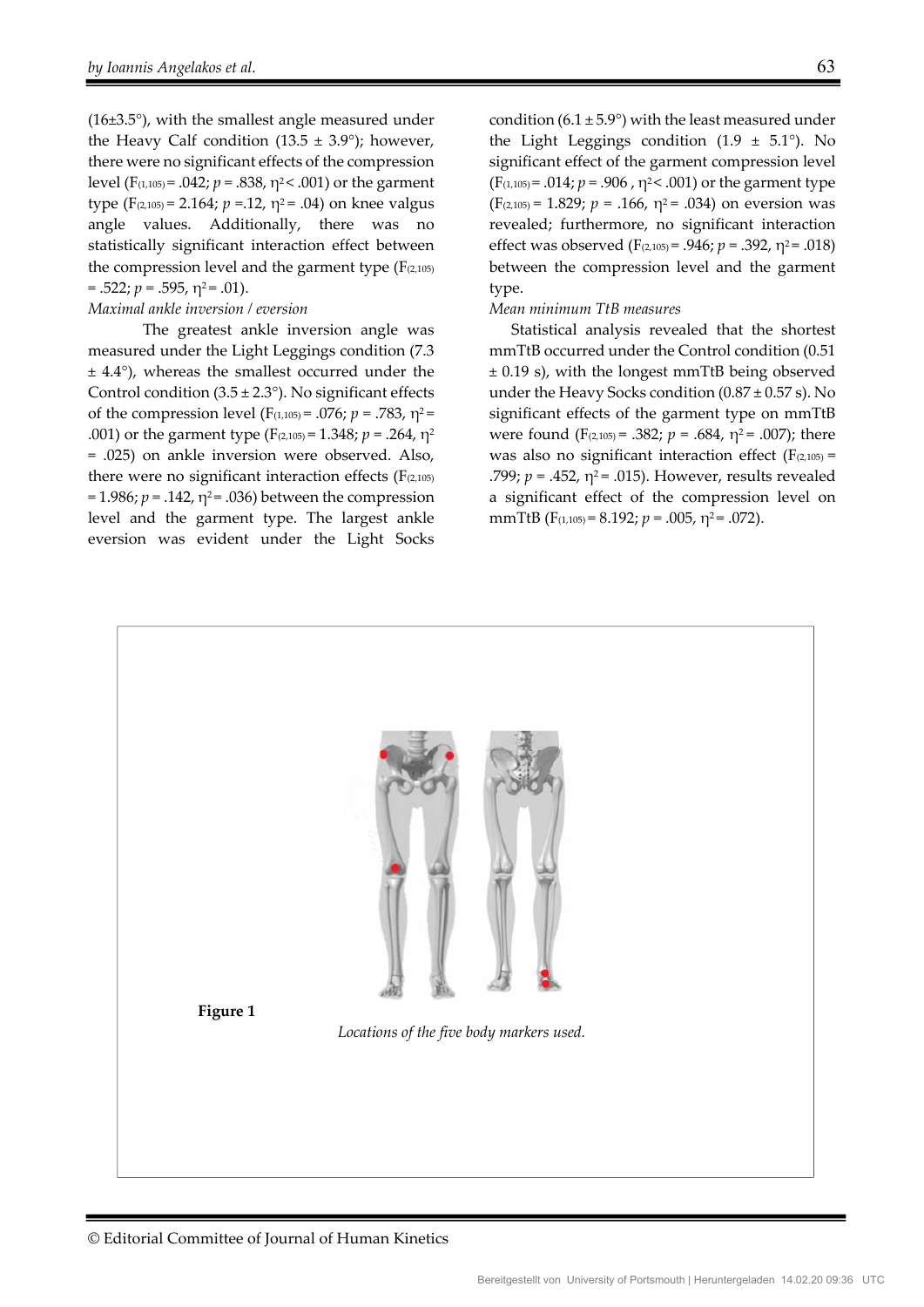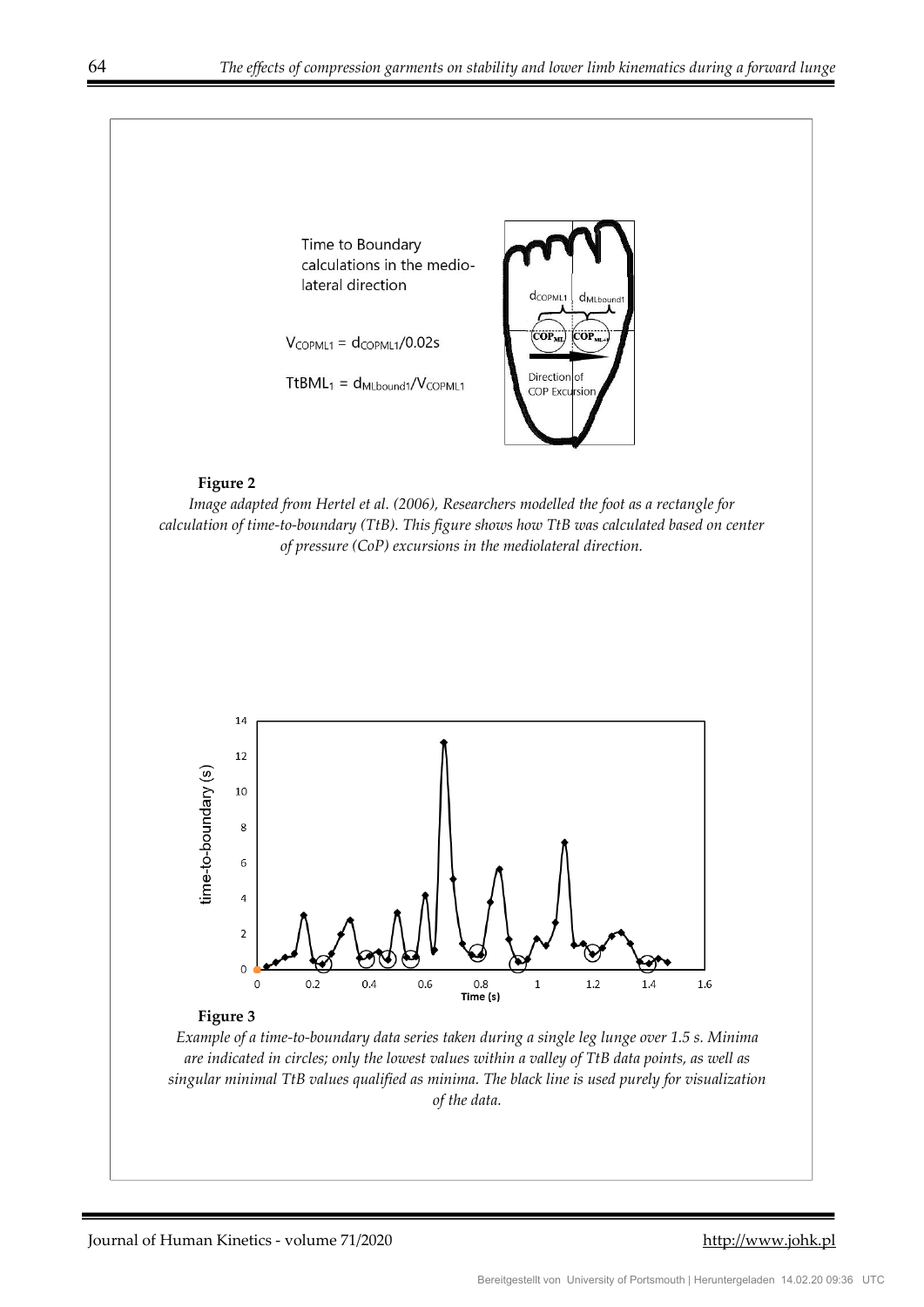|                    |                                             |                                     | Table 1<br>Descriptive statistics of kinematic data (in degrees) under each condition. |                                  |
|--------------------|---------------------------------------------|-------------------------------------|----------------------------------------------------------------------------------------|----------------------------------|
|                    | <b>Maximum Lateral</b><br>Pelvic Tilt $(°)$ | <b>Maximum Knee</b><br>Valgus $(°)$ | Maximum Ankle<br>Eversion $(°)$                                                        | Maximum Ankle<br>Inversion $(°)$ |
| Control            | 9.1                                         | 13.84                               | 5.74                                                                                   | 3.5                              |
| Light Calf         | 9.09                                        | 14.27                               | 5.03                                                                                   | 4.16                             |
| Heavy Calf         | 9.09                                        | 13.54                               | 3.51                                                                                   | 6.2                              |
| Light Socks        | 8.42                                        | 14.04                               | 6.1                                                                                    | 3.74                             |
| <b>Heavy Socks</b> | 7.75                                        | 14.2                                | 5.14                                                                                   | 3.81                             |
| Light Leggings     | 7.99                                        | 15.02                               | 1.9                                                                                    | 7.31                             |
| Heavy Leggings     | 7.42                                        | 16                                  | 3.97                                                                                   | 4.33                             |

*\* significantly greater than control (p < 0.05)* 

|                    | Mean Minimum TtB (s) | <b>Standard Deviation</b> |
|--------------------|----------------------|---------------------------|
| Control            | 0.505                | 0.191                     |
| Light Calf         | 0.602                | 0.182                     |
| Heavy Calf         | 0.765                | 0.333                     |
| <b>Light Socks</b> | 0.589                | 0.176                     |
| <b>Heavy Socks</b> | 0.871                | 0.571                     |
| Light Leggings     | 0.620                | 0.204                     |
| Heavy Leggings     | 0.710                | 0.275                     |

**Table 2**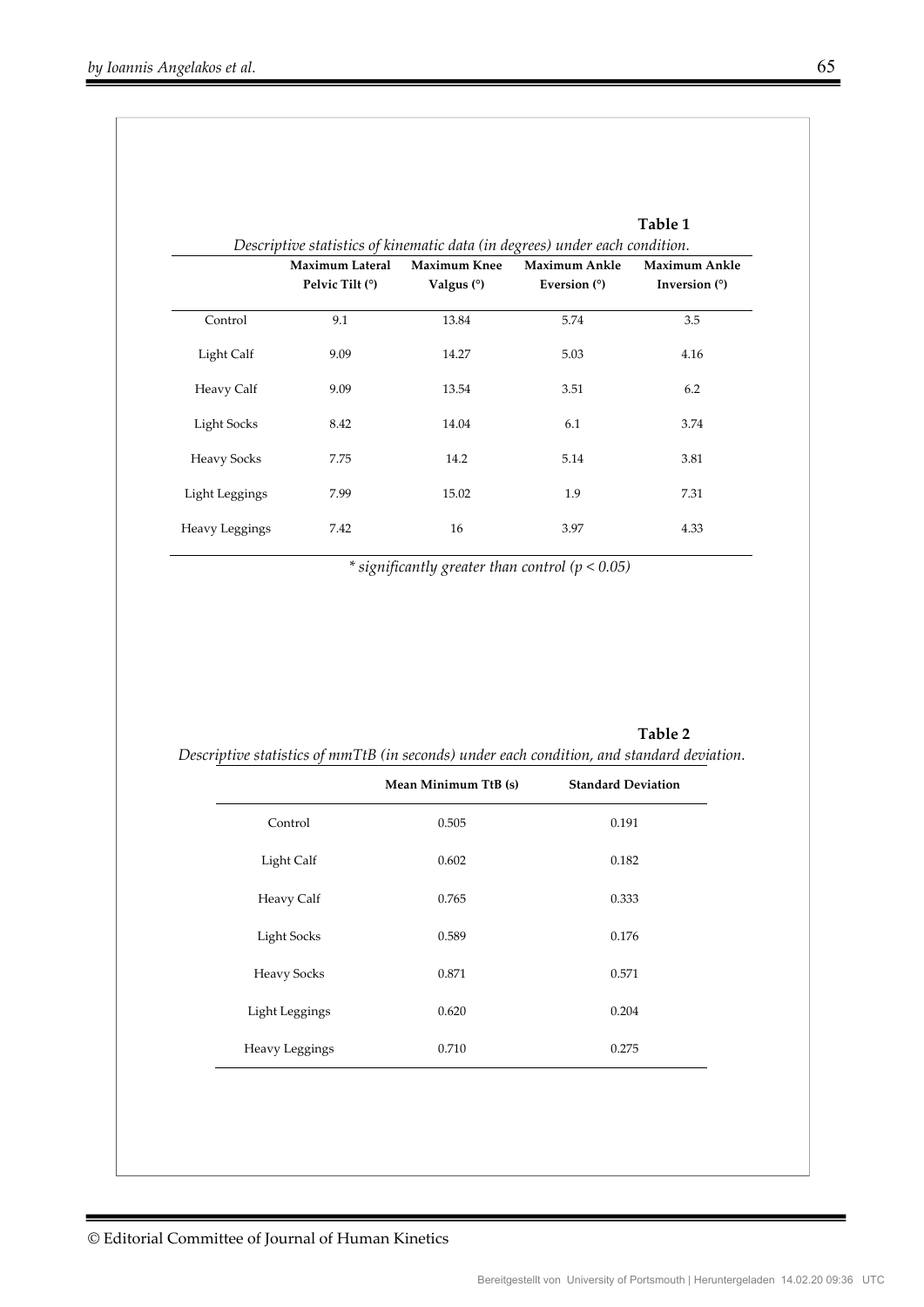Following post-hoc testing, significant differences in mmTtB between Control and Heavy conditions (-.28  $\pm$  .09 s;  $p = .007$ ), as well as between Light and Heavy  $(-.18 \pm .06 \text{ s}; p = .015)$  were evident. Smaller mmTtB were observed under Control compared to Heavy compression conditions, as well as under Light compared to Heavy compression conditions. No significant differences were found between Control and Light conditions (*p* = .802) in mmTtB. Standard deviation measures of mmTtB (Table 2) showed that the greatest SD was observed for the Heavy Socks position (SD = .57), while mmTtB SD was lowest for Light Calf conditions  $(SD = .17)$ .

## **Discussion**

The aim of this study was to assess the effects of different compression lengths and tightness on stability and kinematics of the lower body during a forward lunge. The key finding was that there was a significant effect of the garment tightness level on mmTtB. Specifically, mmTtB was significantly greater under Heavy compression compared to Light compression conditions (.18 s); this difference was also the case for mmTtB under Heavy conditions, compared to Control (.28 s). Thus, the initial hypothesis of this research was accepted. However, no significant effects of the compression level or length were evident in any of the lower limb kinematic variables during lunging, therefore rejecting the second hypothesis.

These findings suggest that stability during lunging improved as the compression level increased. This differential effect of tightness when investigating proprioceptive benefits on stability has also been stressed in the concurrent literature (Lee et al., 2016), supporting that tighter garments result in better single-leg stability. Furthermore, this study's results mirror the conclusions reached in recent research by Michael et al. (2014) somewhat; these researchers observed increased stability in a single-leg stance task in participants wearing a well-fitting compression garment, compared to participants wearing a loose compression garment or conventional shorts, stressing that balance was improved due to the enhanced proprioception and a greater cutaneous stimulus, provided by the tighter fit. As such, it seems that there is a convincing argument to be made that 'tighter fitting is better' regarding compression benefits on stability. This is also in

line with the data discussed in the relevant garment research focussing on compression garments and stability and joint kinematics (Bernhart and Anderson, 2005; Prymka et al., 1998). Proprioception mainly involves a process of nervous signalling from joint, muscle and deep tissues; these are then projected to the central nervous system, which assures motor control modification (Riemann and Lephart, 2002). Within this paradigm, more intense pressure on the skin may better stimulate the deeper tissues and muscles; as such there is increased information available to the proprioceptor system. It is possible that this increased nervous feedback is what provided benefits to postural control, allowing for better stability of the lead leg during lunging. There was no significant effect observed for garment length on stability suggesting that tighter coverage has a greater influence than more coverage.

Results also revealed no effects of compression garment length or tightness on lower limb kinematics. This was surprising, although not completely unexpected; past research on compression garments and lower extremity biomechanical effects has been mixed in its support of such aids improving movement quality (Pearce et al., 2009). However, an obvious trend was apparent in the data for the lateral pelvic tilt (Table 1); more specifically, smaller angles were calculated as garment length and/or tightness increased. Control averaged a lateral tilt angle of 9.1 degrees (largest measured), while the same angle was 7.4 degrees for lunges in the Heavy Leggings position (smallest measured); however, this is not a statistically significant difference. This would mirror results recently observed in similar ergogenic garment research (Mills et al., 2015). Regardless of that, it can still be argued that the use of such garments can be supported.

It is not possible to compare the absolute values of mmTtB as this has not been used in previous studies examining lunge stability. The absolute values  $(0.505 - 0.871 \text{ s as displayed in})$ Table 2) are less than the values used **of** greater than 2.00 s in posture studies (e.g. Hertel et al., 2006; Hertel and Olmsted-Kramer, 2007), but this is to be expected with the performance of a dynamic task. The mmTtB measures have been used for a double leg stance and single leg posture, but this is the first study to use it in a dynamic task. Based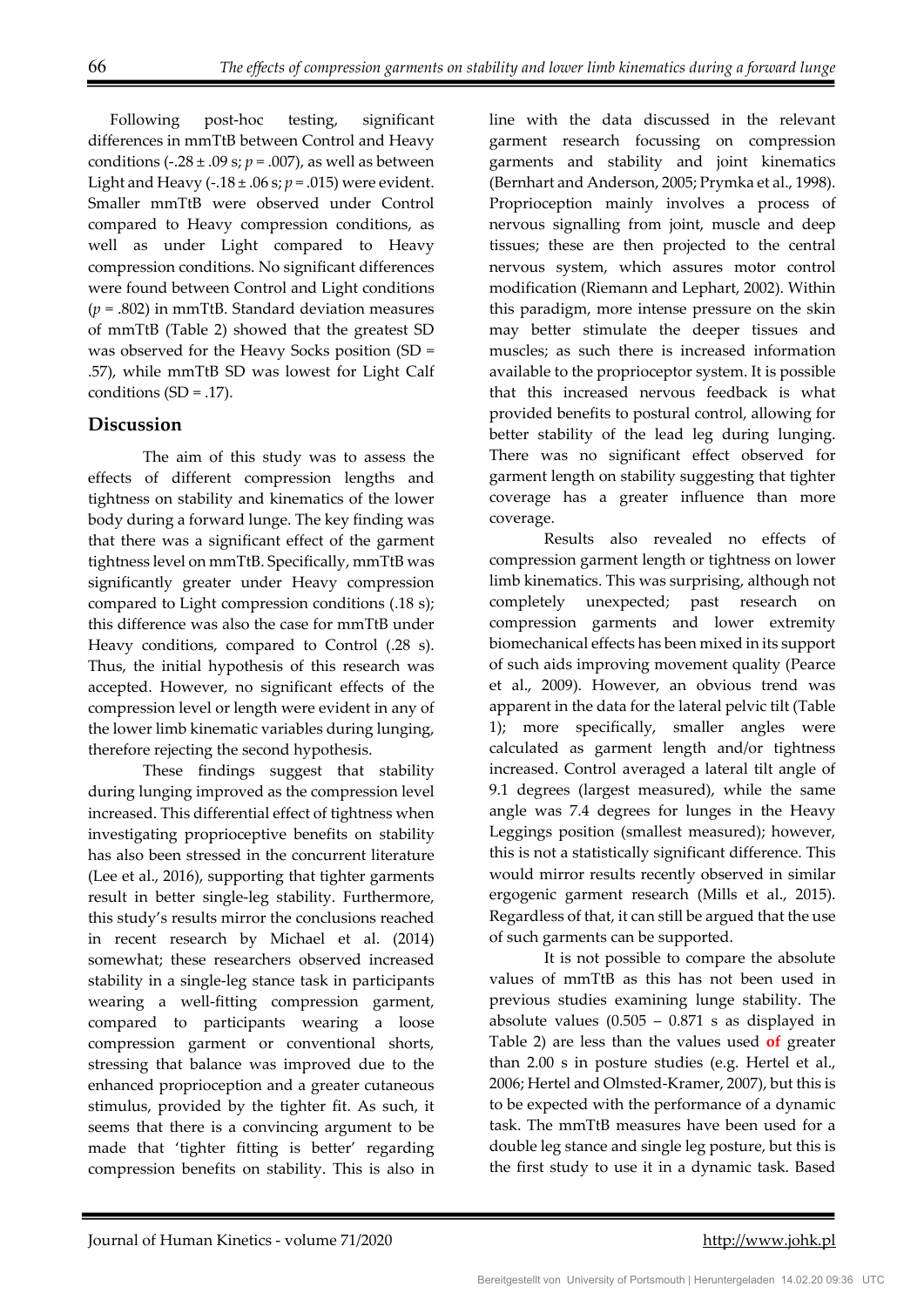upon the combination of differences established using this novel method that are not evident in the kinematic data, it is proposed that studies assessing joint stability during balance tests are supplemented with a mmTtB calculation as postural control data related to motor deficiencies may be missed without this center of pressure data. As outlined in the introduction, a dynamic task is more applicable to the sporting world.

All of the data indicate that the heavier condition performed better than the lighter condition. In order to create a heavier compression in this study, two pairs of compression shorts were worn under the "heavy" condition. This creates an argument for athletes wearing two pairs to improve stability when moving in a lunge pattern. While athletes may choose to wear two pairs simultaneously, the manufacturers should consider the compression levels, particularly for short term activity or discrete movement patterns. One anomaly in the data can be seen in the performance of the heavy socks. These data do have a larger mmTtB than both the heavy leggings and the heavy calf. However, due to the large standard deviation associated with this value, it is not possible to see significant differences between the garment types.

As the method using mmTtB continues to develop in the posture literature (e.g. Kim et al., 2019) further consideration should be placed on it in tasks involving dynamic movements. This novel research examining mmTtB in movement data paves the way for further stability assessments. The observed stability benefits while wearing tight compression garments would prove incredibly useful to research investigating injurious falls and could be applied to neural pathologies and/or injuries that reduce postural control. Longitudinal study of compression clothing use and injury/fall occurrence could also be employed to measure if effects are consistent in real-life athletic situations. Most importantly, the use of tight-fitted compression can be recommended as a method of quickly and easily improving limb stability when executing lunge-like movements, possibly reducing injury and falling risk.

#### **Conclusions**

The results of this study supported that tight compression clothing can improve lower limb stability during a forward lunge. There was no evidence to support any effect of compression garments on kinematics of the lower body. However, as no negative effects through the use of such ergonomic aids have been observed, their usage as a stability aid can be supported.

#### **References**

- Blair E, Balluntyne J, Housman S, Chauvel P. A study of a dynamic proximal stability splint in the management of children with cerebral palsy. *Dev Med Child Neurol*, 1995; 37(6): 544-554
- Boyle M. *Advances in functional training: training techniques for coaches, personal trainers and athletes*. On Target Publications; 2012
- Cook G. *Movement: Functional Movement Systems*. Chichester: Lotus Publishing; 2009
- Dascombe BJ, Hoare TK, Sear JA, Reaburn PR, Scanlan AT. The effects of wearing undersized lower-body compression garments on endurance running performance. *Int J Sports Physiol Perform*, 2011; 6(2): 160-173
- Ferber R, Benson B. Changes in multi-segment foot biomechanics with a heat-mouldable semi-custom footorthotic device. *J Foot Ankle Res,* 2011; 4: 1-8
- Floyd R. *Manual of Structural Kinesiology.* New York: McGraw-Hill; 2012
- Hertel J. Functional anatomy, pathomechanics, and pathophysiology of lateral ankle instability. *J Athl Train,*  2002; 37(4): 364
- Hertel J, Olmsted-Kramer LC. Deficits in time-to-boundary measures of postural control with chronic ankle instability. *Gait Posture*, 2007; 25(1): 33-39
- Hertel J, Buckley WE, Denegar CR. Serial testing of postural control after acute lateral ankle sprain. *J Athl Train*, 2001; 36(4): 363
- Hertel J, Olmsted-Kramer LC, Challis JH. Time-to-boundary measures of postural control during single leg quiet standing. *J Appl Biomech*, 2006; 22(1): 67-73